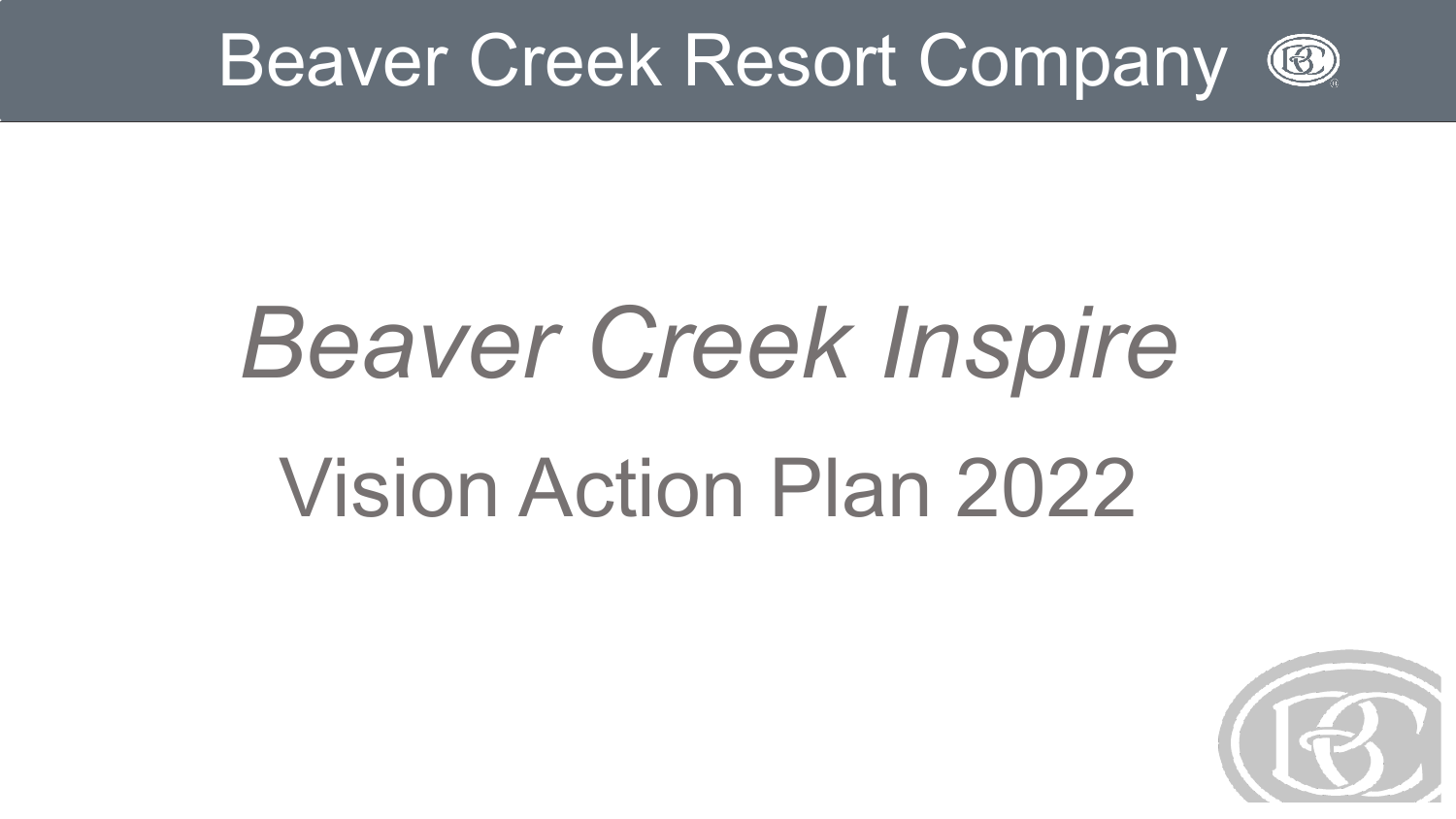

**The Beaver Creek Resort Company (BCRC)** is a combined property owner and resort association, designed to help Beaver Creek become and remain a unique resort community. BCRC provides certain functions for the common benefit of property owners, businesses and visitors, such as:

- **Marketing & Events.** BCRC provides marketing and advertising of the Village and resort, and produces signature events in addition to ongoing entertainment and activations in the Village.
- **Transportation.** BCRC partners with the Beaver Creek Metropolitan District (BCMD) to provide inter-village service and parking lot shuttle system.
- **Municipal Services.** BCRC provides maintenance of common areas such as parks and community malls, Public Safety Services and controlled resort access.
- **Community Quality.** BCRC monitors environmental quality and established a Design Review Board for architectural review and consistency of quality.

In addition to these functions, BCRC facilitates **capital projects and initiatives based on a strategic vision plan** to keep the Village and resort a truly world-class destination.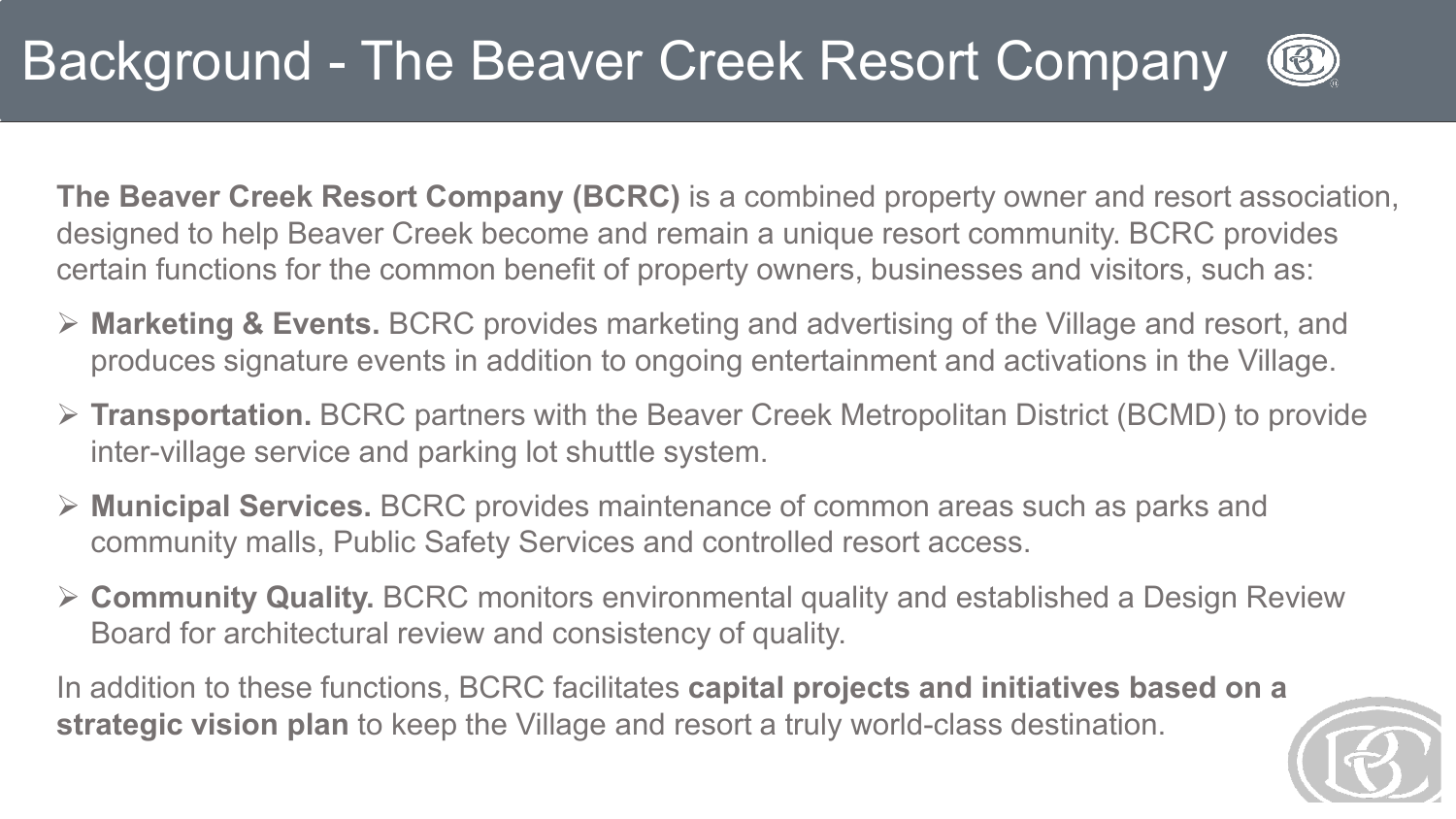

**In 2017, BCRC introduced a Vision Action Plan to support the resort's vision to become the** *World's Best Luxury Family Resort*.

This plan, based on extensive survey data and analysis, set the foundation for significant improvements, including the following accomplishments:

- *Beaver Creek Wonder art installations*
- *Covered Bridge bus shelter and fire pit*
- *Four additional fire pits and gathering spaces*
- *Turfed summer ice rink games and activation*
- *Holiday pop-up artisanal retail offerings*
- *Invigorated events & programming*
- *Live music year-round*
- *Transportation and Village apps (Village Connect and Beaver Creek Village Guide)*
- *Vibrant and colorful new furniture and flowers*
- *Winter Village accent lighting*
- *Village-wide liquor license (CCA or Common Consumption Area)*
- *10G Village Wi-Fi*
- *Village-wide group business sales and marketing platform*
- *Enhanced landscaping along Village Road*

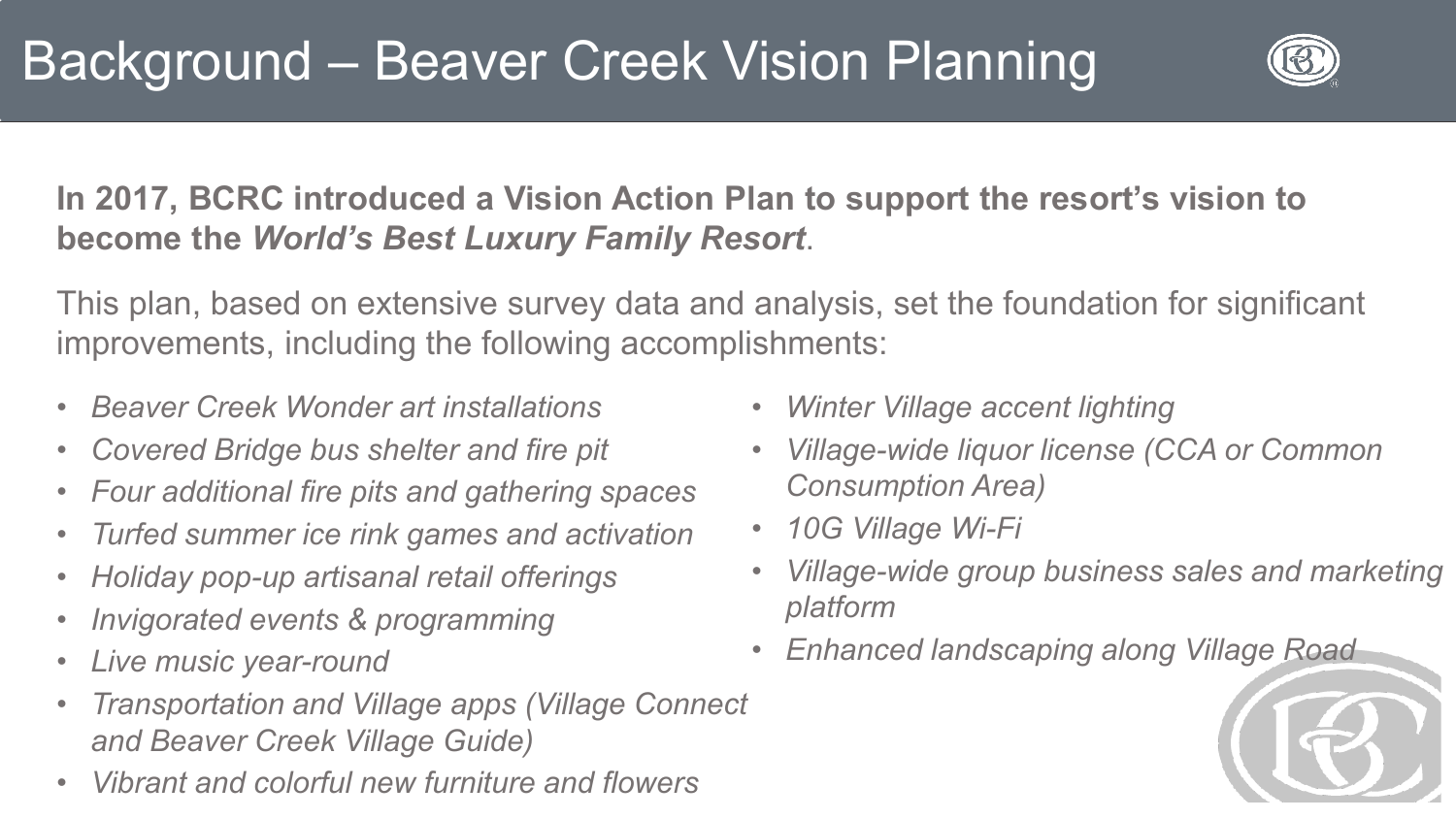

In addition to the successful execution of many initiatives, there have been changes to the external environment since 2017 such as evolving guest expectations and attractive new developments at competitor resorts. **These factors warrant an updated Vision Plan for Beaver Creek**.

BCRC employed a sophisticated and data-driven approach to develop a refined strategic plan, called *Beaver Creek Inspire*, supported by third-party industry experts. Inputs to the new Vision Plan included:

- $\triangleright$  Surveys
- Focus Groups
- **► Demographic and Market Research**
- **► Competitive Set Studies**

All resort constituencies were represented in the development of the plan, including property owners, merchants, lodging operators, employees, guests, etc.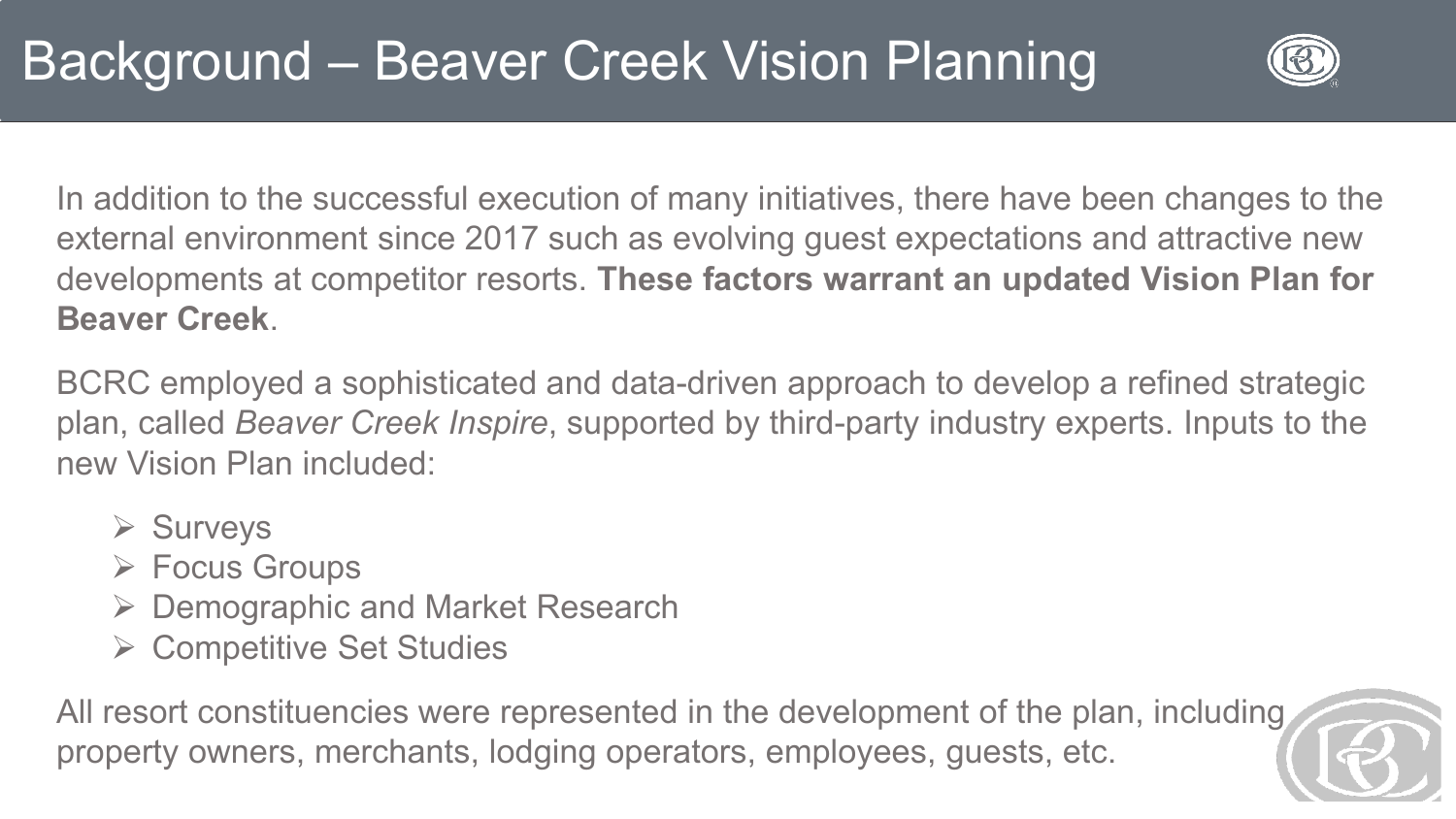### *Beaver Creek Inspire -* Vision Plan



During the strategic planning process, the following key differentiators and opportunities for Beaver Creek Village were identified and integrated into the *Beaver Creek Inspire* vision plan:

#### **Top Differentiators** for Beaver Creek Village:

- $\triangleright$  Integration of nature and the alpine environment with the Village development
- $\triangleright$  Strong sense of discovery and exploration throughout and around the Village
- $\triangleright$  Sense of seclusion and escape

#### **Top Opportunities** for Beaver Creek Village:

- $\triangleright$  Increase maintenance, attention to detail, and upgrades to facilities
- $\triangleright$  Introduce more family-focused offerings and features, such as engaging spaces, activities and family dining options
- Enhance evening Village experience and increase vibrancy

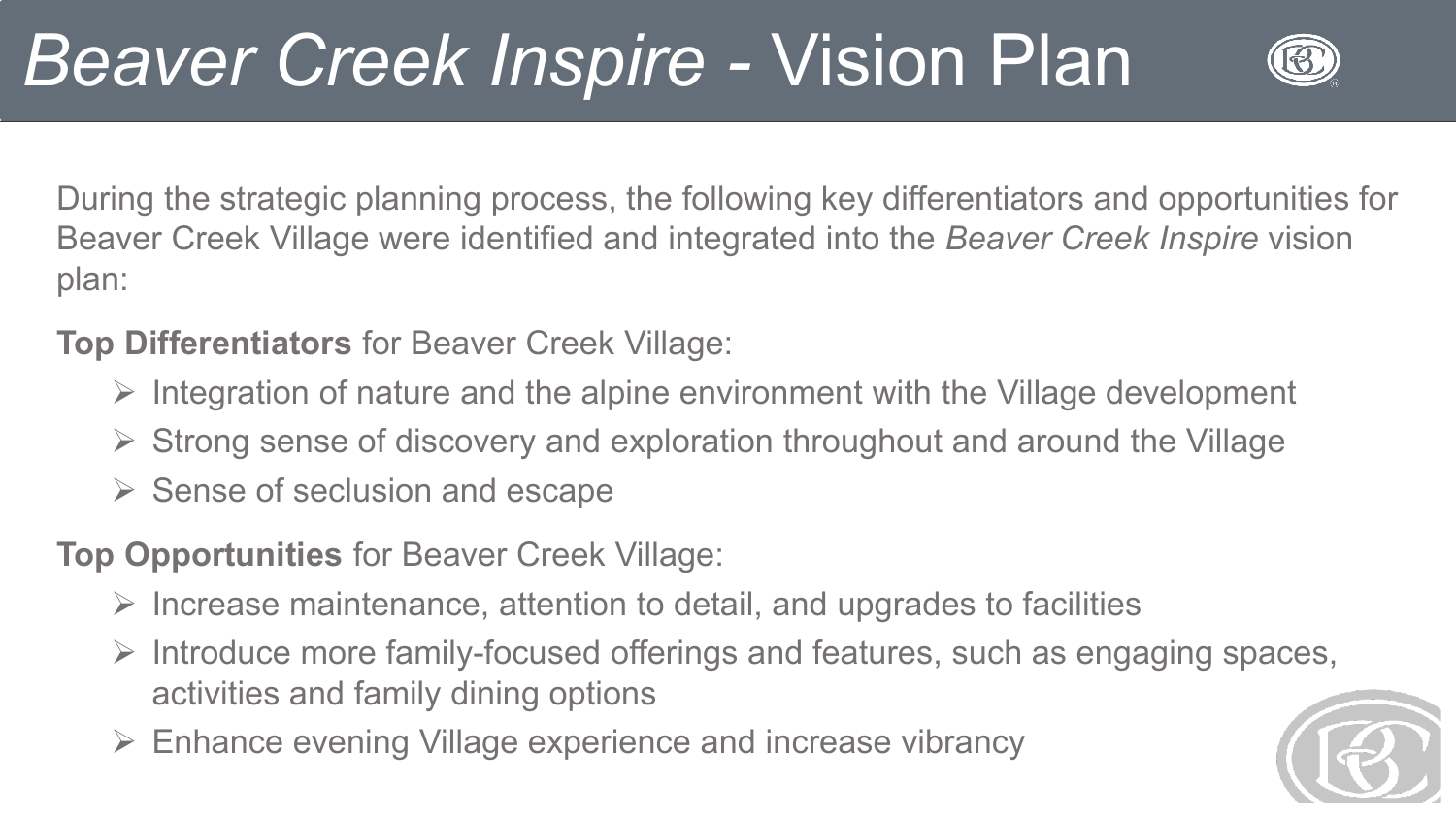#### *Beaver Creek Inspire -* Vision Plan



Top priorities were identified to support the Vision, along with specific initiatives to address the priorities.

| <b>Top Nine Priorities to Accomplish Vision Goals</b> | <b>Corresponding Initiatives</b>                              |  |
|-------------------------------------------------------|---------------------------------------------------------------|--|
| Increased Maintenance and Attention to Detail         | Improve and Formalize a Village Maintenance Process           |  |
|                                                       | Hardscape Master Plan                                         |  |
|                                                       | <b>Attention-to-Detail Projects</b>                           |  |
| <b>Transformed Evening Experience</b>                 | Comprehensive Village Lighting Enhancement                    |  |
|                                                       | <b>Improved Village Sound System</b>                          |  |
| Engaging Spaces, Especially for Families and Teens    | Reimagine the Beaver Creek Sports Patio                       |  |
|                                                       | <b>Dedicated Kids/Teen Space</b>                              |  |
|                                                       | <b>Back Lawn Activation</b>                                   |  |
|                                                       | <b>Creekside Park Playground and Facilities</b>               |  |
| Camps and Enhanced Adventure Activities in Summer     | <b>Summer Activity Day Camps</b>                              |  |
|                                                       | Introduce New Activities, Upgrade Existing Activities         |  |
|                                                       | <b>Activity Concierge and Third-Party Partnerships</b>        |  |
|                                                       | <b>Multiday Destination Camps</b>                             |  |
| Reimagined Relationship With Community of Vail        | Transportation Route Between Beaver Creek and Vail            |  |
| <b>Optimize Dining Offerings</b>                      | <b>Ongoing Dialogue with Commercial Partners</b>              |  |
|                                                       | <b>Events for Culinary Differentiation</b>                    |  |
|                                                       | Food Truck and/or Food Cart Program                           |  |
| Retail Offerings and Use of Commercial Space          | <b>Ongoing Dialogue with Commercial Partners</b>              |  |
| Accessibility and ADA Compliance                      | Create and Publish ADA Access-Specific Village Map            |  |
|                                                       | <b>Construction and Resolution of Critical Access Areas</b>   |  |
| Skier Drop-Off and Parking Experience                 | <b>Optimize Skier Drop-Off Flow and Process</b>               |  |
|                                                       | Enhanced Sense of Arrival at Parking Lots and Digital Signage |  |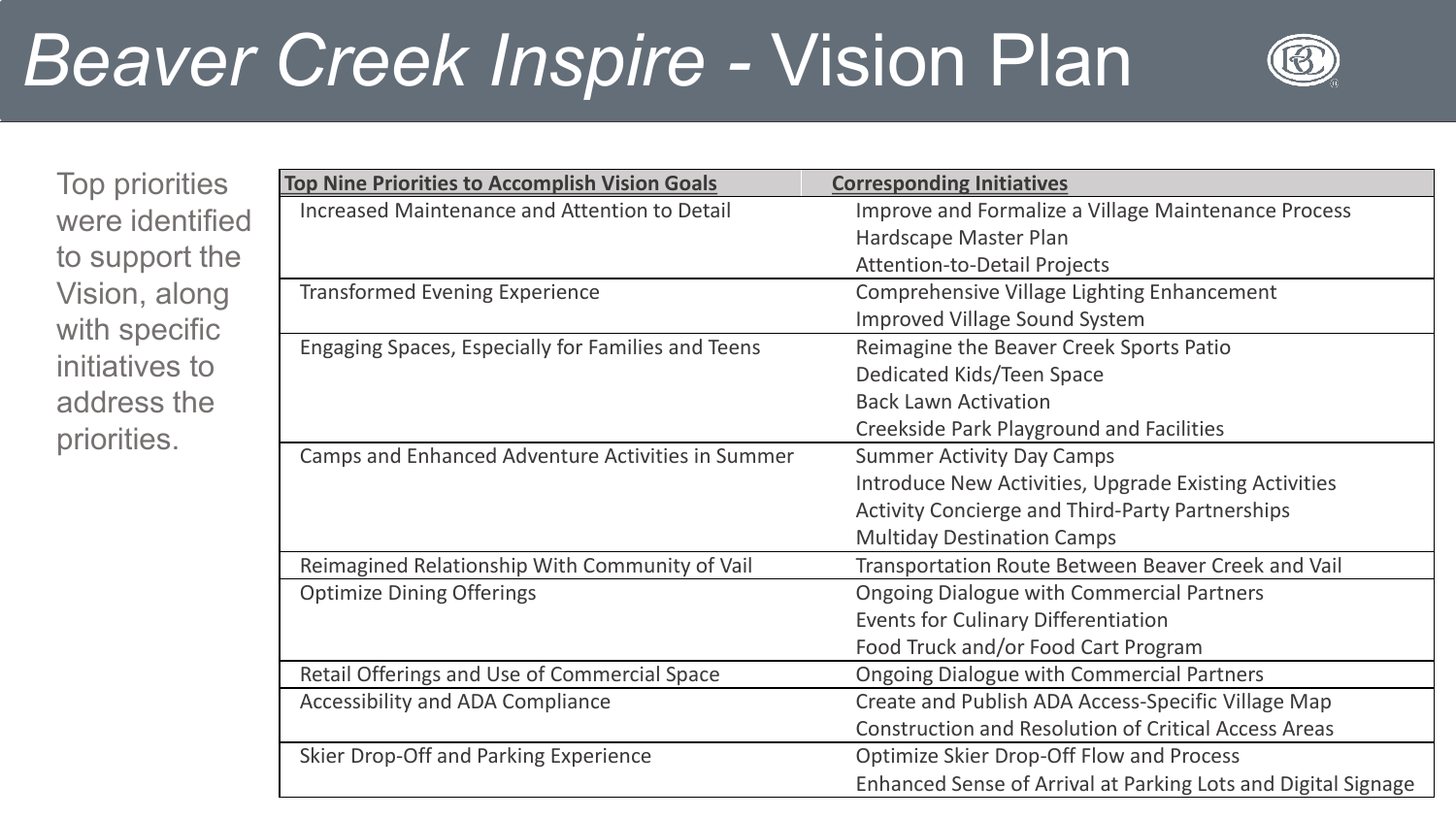#### *Beaver Creek Inspire -* Vision Plan



The following preliminary timeline, subject to change, provides current thinking for implementation of projects and initiatives.

| <b>Fiscal 2022</b>                                                               | <b>Fiscal 2023</b>                                                                           | <b>Fiscal 2024</b>              | <b>Fiscal 2025</b>        |  |  |
|----------------------------------------------------------------------------------|----------------------------------------------------------------------------------------------|---------------------------------|---------------------------|--|--|
| Lighting Phase I                                                                 | Lighting Phase II                                                                            | Lighting Phase III              | <b>Parking Experience</b> |  |  |
| <b>Beaver Creek Sports Deck</b>                                                  | New/Upgrade Activities Phase I New/Upgrade Activities Ph II New/Upgrade Activities Phase III |                                 |                           |  |  |
| <b>ADA Phase I</b>                                                               | ADA Phase II                                                                                 | <b>ADA Phase III</b>            |                           |  |  |
| Sound System                                                                     | <b>Lawn Activation Phase I</b>                                                               | Lawn Activation Phase II        |                           |  |  |
| <b>Multiday Destination Camps</b>                                                | Kids/Teen Space Phase I                                                                      | Kids/Teen Space Ph II           |                           |  |  |
| Creekside Park Phase I                                                           | Creekside Park Phase II                                                                      | Food Trucks/Carts               |                           |  |  |
|                                                                                  | Activity Summer Camp Phase I Activity Summer Camp Phase II                                   | <b>Transportation with Vail</b> |                           |  |  |
|                                                                                  | <b>Activity Concierge and Partnerships</b>                                                   |                                 |                           |  |  |
|                                                                                  | Skier Drop Off                                                                               |                                 |                           |  |  |
| Ongoing:                                                                         |                                                                                              |                                 |                           |  |  |
| Hardscape Replacement/Repair                                                     |                                                                                              |                                 |                           |  |  |
| Maintenance Surge, Attention-to-Detail Projects                                  |                                                                                              |                                 |                           |  |  |
| Strategic Dialogue With Commercial Partners on Dining, Retail, Experience Spaces |                                                                                              |                                 |                           |  |  |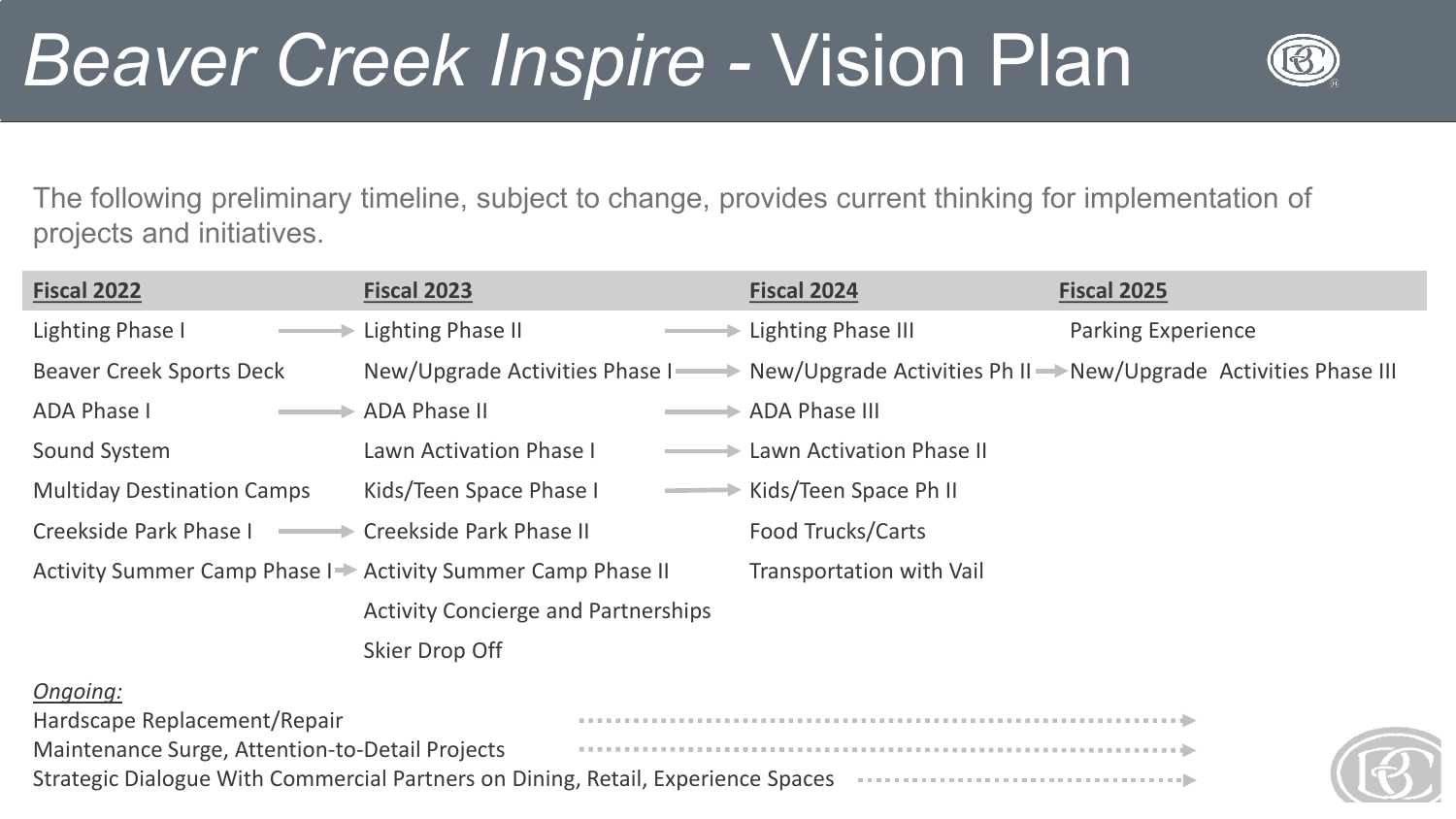### Participation and Partnership



There are **four required steps to bring the** *Beaver Creek Inspire* **Vision Plan to life**:

- **Develop** the Vision Plan *(complete)*
- **Communicate** with Stakeholders
- **Implement** Initiatives and Projects
- **Maintain** the Assets and Guest Experience

*Vision Plan projects will require participation and involvement from all stakeholders to succeed*.

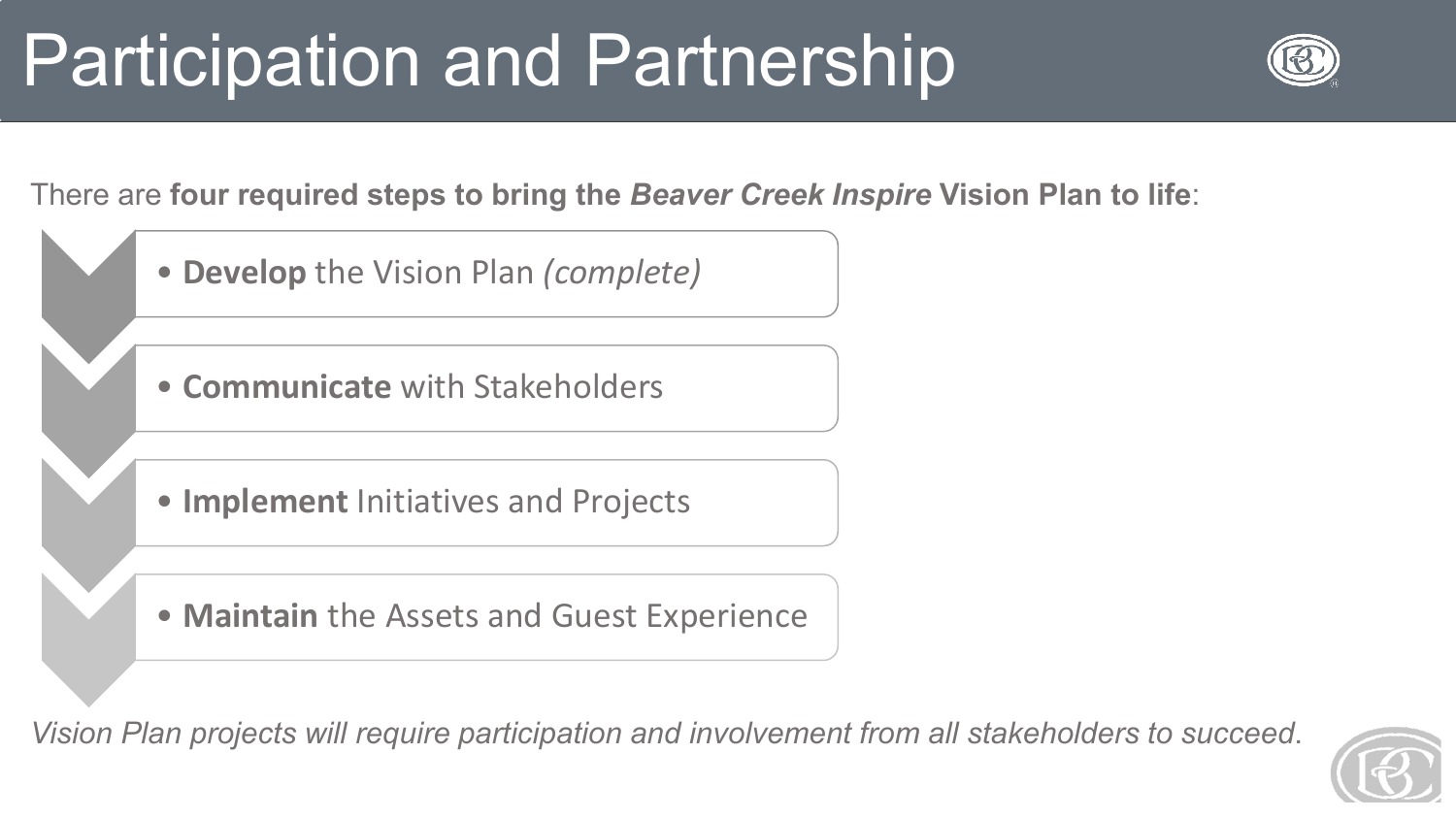### Participation and Partnership



BCRC is asking for collaboration, partnership and participation from all stakeholders to bring the Vision to life. Here is how **each constituency is being asked to actively engage with the** *Beaver Creek Inspire* **Vision Plan**:

| <b>Roles</b>                                                                | Communication                                                                                                                    | Implementation                                                                                                                                                                                                      | <b>Maintain</b>                                                                                                                                                                                            |
|-----------------------------------------------------------------------------|----------------------------------------------------------------------------------------------------------------------------------|---------------------------------------------------------------------------------------------------------------------------------------------------------------------------------------------------------------------|------------------------------------------------------------------------------------------------------------------------------------------------------------------------------------------------------------|
| <b>BCRC</b>                                                                 | • Communicate Vision Plan to gather<br>feedback, drive momentum and<br>describe benefits of participation.                       | • Significant investment in high-impact projects.<br>• Partnership and collaboration with other entities.<br>• Support centralized planning, coordination, design<br>resources for certain broad-reaching projects. | Build alignment among all stakeholders for<br>increased maintenance and attention-to-detail.<br>Consider role of rules & regulations to ensure<br>$\bullet$<br>initiatives are maintained.                 |
| <b>Property Owners</b>                                                      | • Help spread the word, provide<br>constructive feedback.<br>• Share thoughts and support with<br>local Associations and Boards. | • Encourage local Associations to participate in specific and<br>broad improvements consistent with the Vision Plan.                                                                                                | Ensure property is maintained to world-class<br>standards and consistent with Vision Plan initiatives.<br>• Support Association actions to maintain assets and<br>exceptional resort experience.           |
| <b>Building Associations</b>                                                | • Inform residents and businesses of<br>potential projects and improvements.<br>• Provide constructive feedback.                 | • Participate in Vision Plan projects such as enhanced<br>lighting, maintenance, and modernization.<br>• Leverage the centralized planning, coordination and<br>design resources provided by BCRC.                  | • Ensure property is maintained to world-class<br>standards and consistent with Vision Plan initiatives.<br>• Engage in discussions and provide feedback on<br>improved resort-wide maintenance processes. |
| <b>Business Community:</b><br>Vail Resorts, Merchant<br>& Lodging Operators | • Help spread the word, provide<br>constructive feedback.                                                                        | • Encourage building Associations to participate in Vision<br>Plan initiatives.<br>• Participate in Vision Plan storefront and building<br>improvements such as lighting, maintenance and<br>modernization.         | • Ensure property is maintained to world-class<br>standards and consistent with Vision Plan initiatives.                                                                                                   |
| <b>BCMD</b>                                                                 | • Inform stakeholders of potential<br>projects and improvements, provide<br>constructive feedback.                               | • Participate in Vision Plan projects such as enhanced<br>lighting, maintenance, and modernization.<br>• Leverage the centralized planning, coordination and<br>design resources provided by BCRC.                  | • Ensure assets are maintained to world-class<br>standards and consistent with Vision Plan initiatives.<br>• Engage in discussions and provide feedback on<br>improved resort-wide maintenance processes.  |